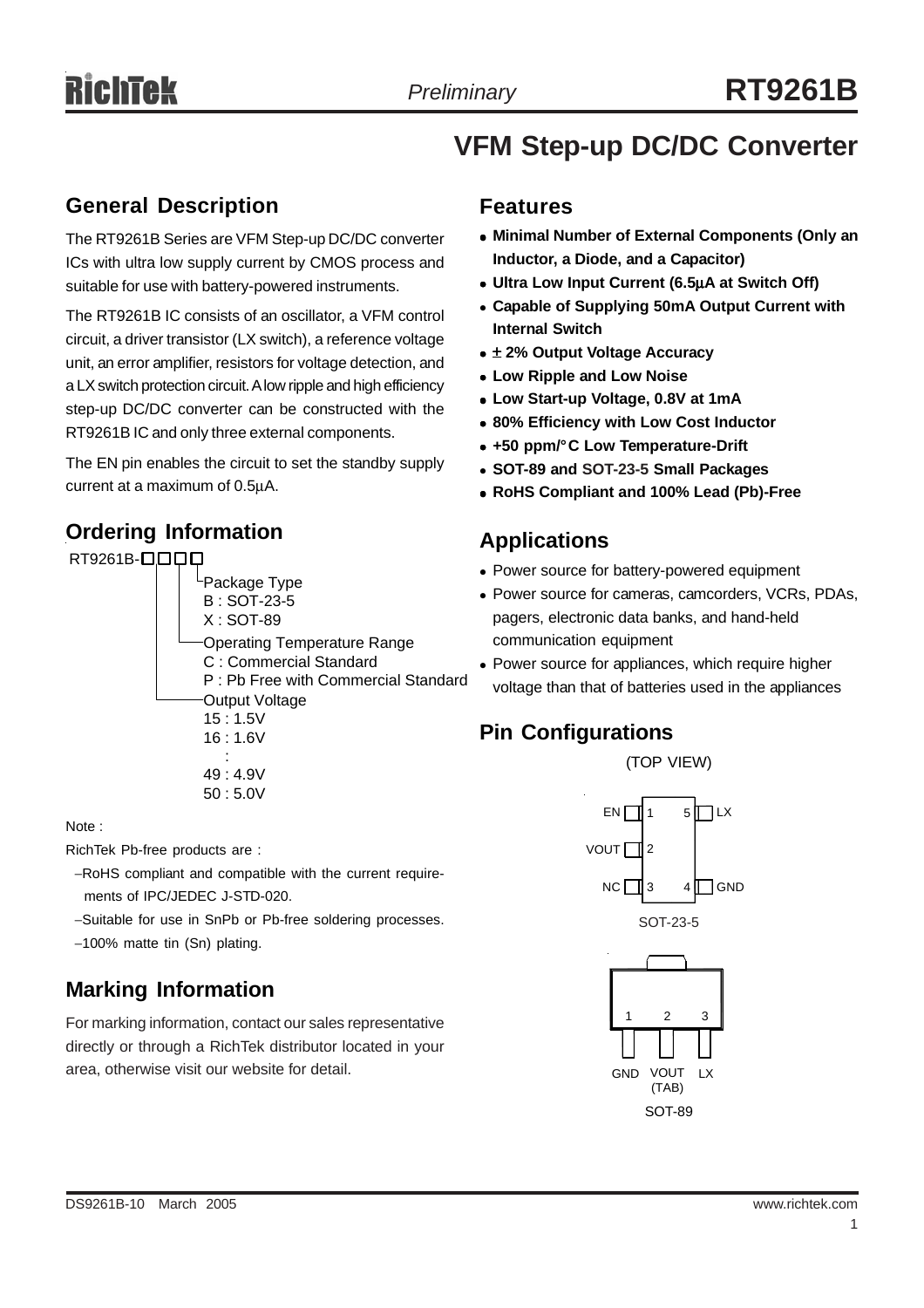## **Typical Application Circuit**



\* L1 ranges from 27μH to 120μH

#### **Functional Pin Description**

| Pin No.       |         | <b>Pin Name</b> | <b>Pin Function</b>       |  |
|---------------|---------|-----------------|---------------------------|--|
| -xxCX         | $-xxCB$ |                 |                           |  |
|               | 4       | <b>GND</b>      | Ground                    |  |
| 2             | 2       | <b>VOUT</b>     | Output Voltage            |  |
| 3             | 5       | LX.             | Pin for Switching         |  |
| $\sim$ $\sim$ |         | EN              | Chip Enable (Active High) |  |
| --            | 3       | <b>NC</b>       | No Connection             |  |

#### **Function Block Diagram**

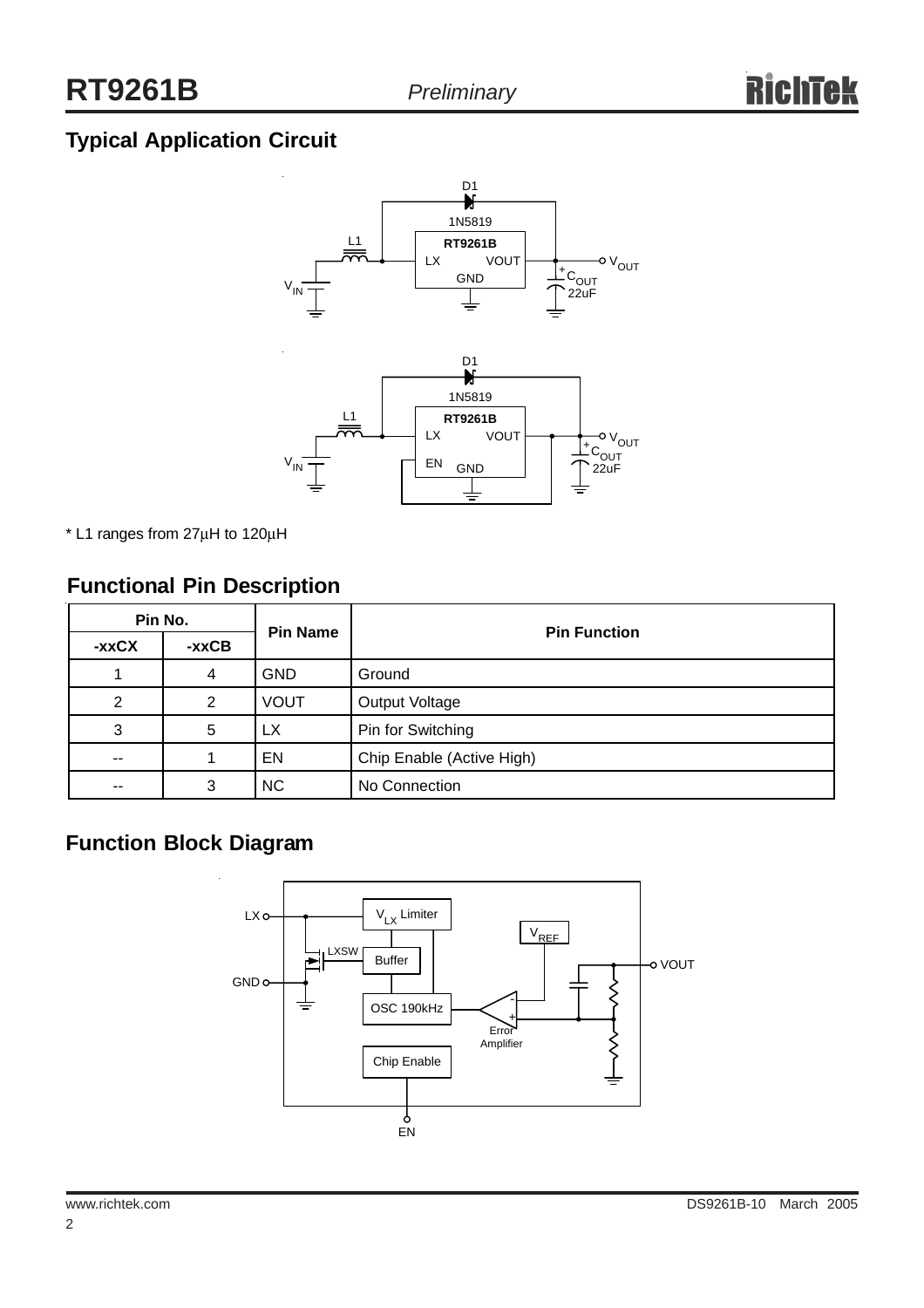### **Absolute Maximum Ratings**

| • Power Dissipation, $P_D @ T_A = 25^{\circ}C$ |  |
|------------------------------------------------|--|
|                                                |  |
|                                                |  |
| • Package Thermal Resistance                   |  |
|                                                |  |
|                                                |  |
|                                                |  |
|                                                |  |
|                                                |  |
|                                                |  |
|                                                |  |

Notes: (1) Applicable to RT9261B-xxCB

#### **Electrical Characteristics** (Refer to Figure 1)

| <b>Parameter</b>                  |                                | Symbol                           | <b>Test Conditions</b>                                 | Min  | <b>Typ</b> | Max            | <b>Units</b>  |
|-----------------------------------|--------------------------------|----------------------------------|--------------------------------------------------------|------|------------|----------------|---------------|
| <b>Output Voltage Accuracy</b>    |                                | $\Delta V_{\text{OUT}}$          |                                                        | $-2$ | --         | $+2$           | %             |
| Input Voltage                     |                                | V <sub>IN</sub>                  |                                                        | --   | --         | $\overline{7}$ | $\vee$        |
| Start-up Voltage                  |                                | V <sub>ST</sub>                  | $I_{OUT} = 1mA$ , $V_{IN}: 0 \rightarrow 2V$           | $-$  | 0.8        | 1              | $\vee$        |
| Hold-on Voltage                   |                                | VHO                              | $I_{OUT} = 1mA$ , $V_{IN}: 2 \rightarrow 0V$           | 0.7  | $- -$      | $-$            | V             |
|                                   | $V_{OUT}$ $\leq$ 3.5V $^{(1)}$ |                                  | To be measured at $V_{\text{IN}}$ in                   | --   | 24         | 36             | μA            |
| Input Current 1                   | $3.5V < V_{OUT} \leq 5V^{(2)}$ |                                  | continuous switching                                   | --   | 36         | 45             |               |
| Input Current 2 <sup>(1)(2)</sup> |                                |                                  | To be measured at $V_{OUT}$ in<br>switch off condition | --   | 6.5        | 10             | μA            |
|                                   | $V_{OUT}$ $\leq$ 3.5V $^{(1)}$ | To be measured at $V_{IN}$ in no |                                                        | --   | 18         | 36             |               |
| Input Current 3                   | $3.5V < V_{OUT} \leq 5V^{(2)}$ |                                  | load (guaranteed by $I_1$ and $I_2$ )                  | $-$  | 20         | 45             | μA            |
|                                   | $V_{OUT}$ $\leq$ 3.5V $^{(1)}$ |                                  | $V_{LX} = 0.4V$                                        | 120  | $-$        | $\overline{a}$ | mA            |
| LX Switching Current              | $3.5V < V_{OUT} \leq 5V^{(2)}$ | <b>ISWITCHING</b>                |                                                        | 160  | --         |                |               |
| LX Leakage Current                |                                | <b>ILEAKAGE</b>                  | $V_{LX} = 6V$                                          | --   | --         | 0.5            | μA            |
| Maximum Oscillator Frequency      |                                | F <sub>MAX</sub>                 | $V_{\text{OUT}} = 2.5V$ to 5V                          | 140  | 190        | 240            | kHz           |
|                                   |                                |                                  | $V_{\text{OUT}} = 1.5V$ to 2.4V                        | 140  | 190        | 320            | kHz           |
| <b>Oscillator Duty Cycle</b>      |                                | <b>Dosc</b>                      | On (VLx "L") side                                      | 65   | 75         | 85             | $\frac{0}{0}$ |
| Efficiency                        |                                |                                  |                                                        | --   | 80         | $\overline{a}$ | $\frac{0}{0}$ |
| V <sub>LX</sub> Voltage Limit     |                                |                                  | LX switch on                                           | 0.65 | 0.8        | 1.0            | V             |

Notes:

(1)  $V_{IN}$  = 1.8V,  $V_{SS}$  = 0V,  $I_{OUT}$  = 1mA, Topt = 25°C, and use External Circuit of Typical Application

(2)  $V_{IN}$  = 3V,  $V_{SS}$  = 0V,  $I_{OUT}$  = 1mA, Topt= 25°C, and External Circuit of Typical Application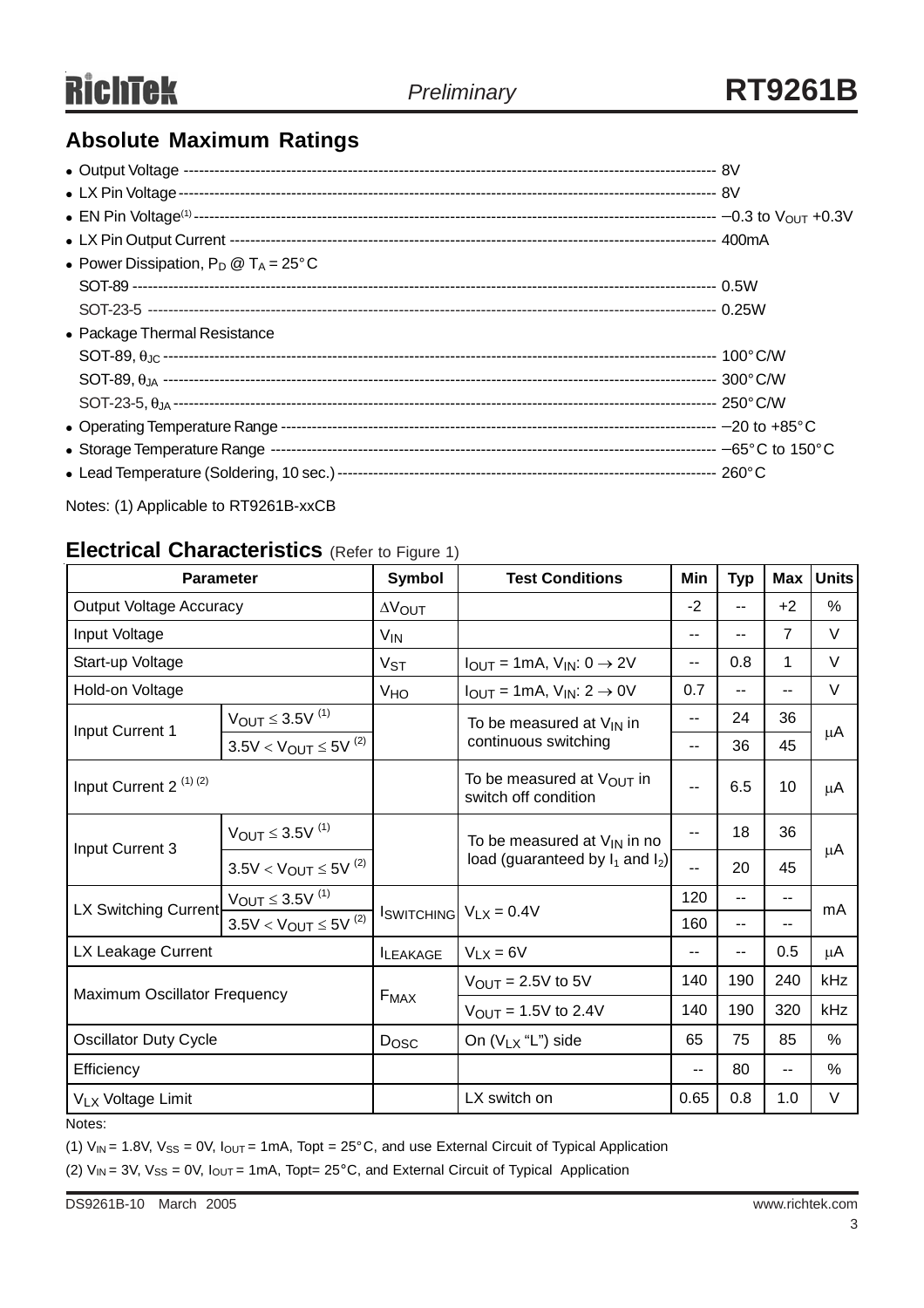## **Electrical Characteristics** (Refer to Figure 2)

| <b>Parameter</b>                  |                                | <b>Symbol</b>         | <b>Test Conditions</b>                                                                | Min                         | <b>Typ</b>     | <b>Max</b>     | <b>Units</b> |
|-----------------------------------|--------------------------------|-----------------------|---------------------------------------------------------------------------------------|-----------------------------|----------------|----------------|--------------|
| <b>Output Voltage Accuracy</b>    |                                | <b>AVOUT</b>          |                                                                                       | $-2$                        | $\overline{a}$ | $+2$           | %            |
| Input Voltage                     |                                | <b>V<sub>IN</sub></b> |                                                                                       | $- -$                       | $-$            | $\overline{7}$ | $\vee$       |
| Start-up Voltage                  |                                | V <sub>ST</sub>       | $I_{OUT} = 1mA$ , $V_{IN}: 0 \rightarrow 2V$                                          | н.                          | 0.8            | $\mathbf{1}$   | $\vee$       |
| Hold-on Voltage                   |                                | VHO                   | $I_{OUT} = 1mA$ , $V_{IN}: 2 \rightarrow 0V$                                          | 0.7                         | --             | $-$            | $\vee$       |
| Efficiency                        |                                |                       |                                                                                       | --                          | 80             | --             | $\%$         |
| Input Current 1                   | $V_{OUT}$ $\leq$ 3.5V $^{(1)}$ |                       | To be measured at $V_{IN}$ in                                                         | ۰.                          | 24             | 36             | μA           |
|                                   | $3.5V < V_{OUT} \le 5V^{(2)}$  |                       | continuous switching                                                                  | $\overline{a}$              | 36             | 45             |              |
| Input Current 2 <sup>(1)(2)</sup> |                                |                       | To be measured at $V_{\text{OUT}}$<br>in switch off condition                         | --                          | 6.5            | 10             | μA           |
|                                   | $V_{OUT}$ $\leq$ 3.5V $^{(1)}$ |                       | To be measured at $V_{IN}$ in<br>no load (guaranteed by l <sub>1</sub><br>and $I_2$ ) | $\overline{a}$              | 18             | 36             |              |
| Input Current 3                   | $3.5V < V_{OUT} \leq 5V^{(2)}$ |                       |                                                                                       | $-$                         | 20             | 45             | μA           |
|                                   | $V_{OUT}$ $\leq$ 3.5V $^{(1)}$ |                       | $V_{\text{LX}} = 0.4V$                                                                | 120                         | $\overline{a}$ | н.             | mA           |
| LX Switching Current              | $3.5V < V_{OUT} \leq 5V^{(2)}$ | <b>I</b> switching    |                                                                                       | 160                         | $\mathbf{u}$   | $-$            |              |
| LX Leakage Current                |                                | <b>ILEAKAGE</b>       | $V_{LX} = 6V$                                                                         |                             | $-$            | 0.5            | μA           |
| EN "H" Level                      |                                |                       | $V_{IN} = V_{OUT} * 0.9$                                                              | $0.4 \times V_{\text{OUT}}$ | $-$            | --             | $\vee$       |
| EN "L" Level                      |                                |                       | $V_{IN} = V_{OUT} * 0.9$                                                              | --                          | $\overline{a}$ | 0.2            | $\vee$       |
| EN "H" Input Current              |                                |                       | $EN = V_{OUT}$                                                                        | $-1$                        | $\overline{a}$ | 0.5            | $\mu$ A      |
| EN "L" Input Current              |                                |                       | $EN = 0V$                                                                             | $-0.5$                      | --             | --             | μA           |
| Maximum Oscillator Frequency      |                                | F <sub>MAX</sub>      | $V_{OUT} = 2.5V$ to 5V                                                                | 140                         | 190            | 240            | kHz          |
|                                   |                                |                       | $V_{OUT} = 1.5V$ to 2.4V                                                              | 140                         | 190            | 320            | kHz          |
| Oscillator Duty Cycle             |                                | Dosc                  | On (VL <sub>X</sub> "L") side                                                         | 65                          | 75             | 85             | $\%$         |
| VL <sub>X</sub> Voltage Limit     |                                |                       | LX switch on                                                                          | 0.65                        | 0.8            | 1.0            | $\vee$       |

Notes:

(1)  $V_{IN}$  = 1.8V,  $V_{SS}$  = 0V,  $I_{OUT}$  = 1mA, Topt = 25° C, and use External Circuit of Typical Application

(2)  $V_{IN}$  = 3V,  $V_{SS}$  = 0V,  $I_{OUT}$  = 1mA, Topt= 25°C, and External Circuit of Typical Application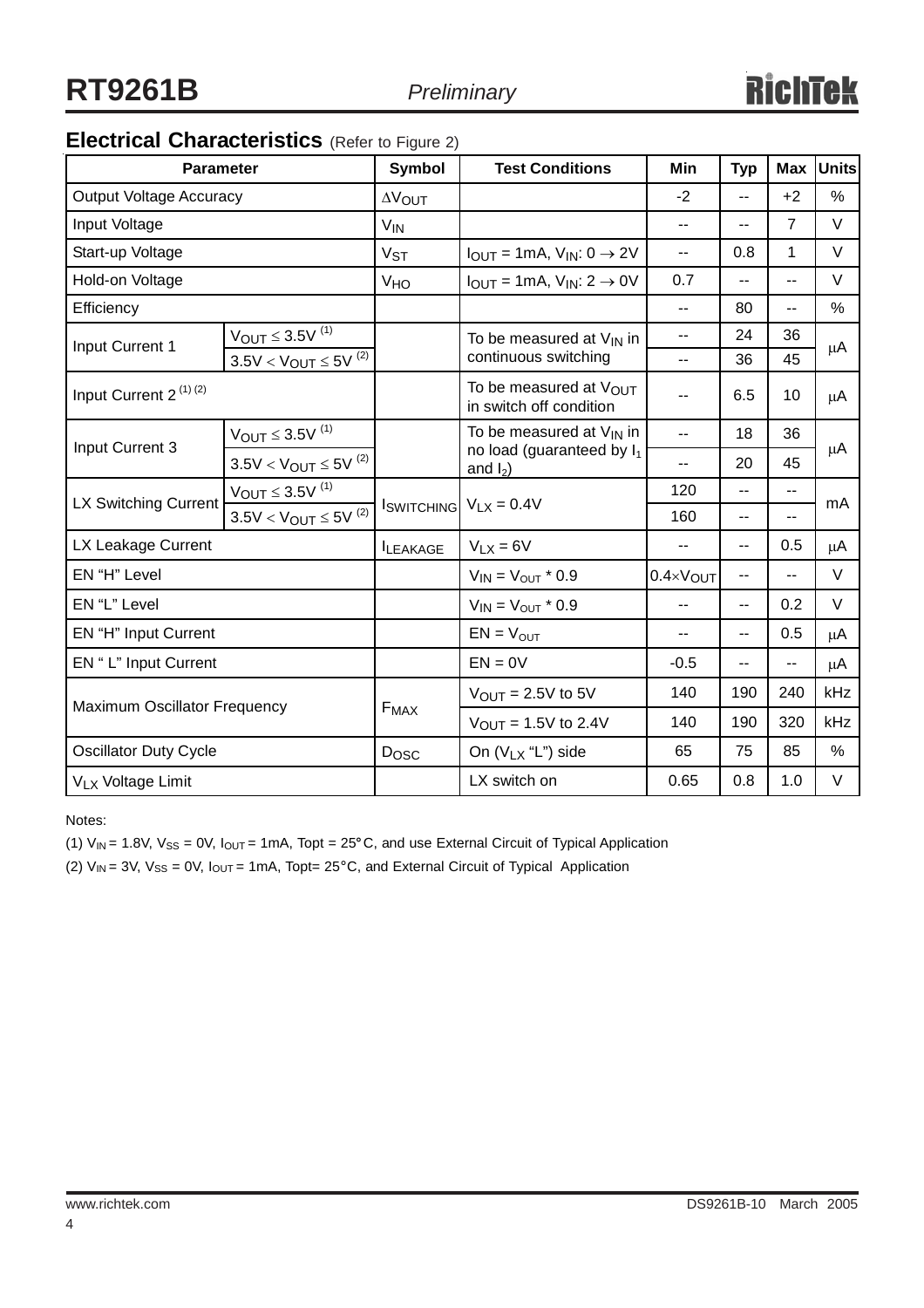### **Typical Operating Characteristics**









**Output Current vs. Ripple Voltage**



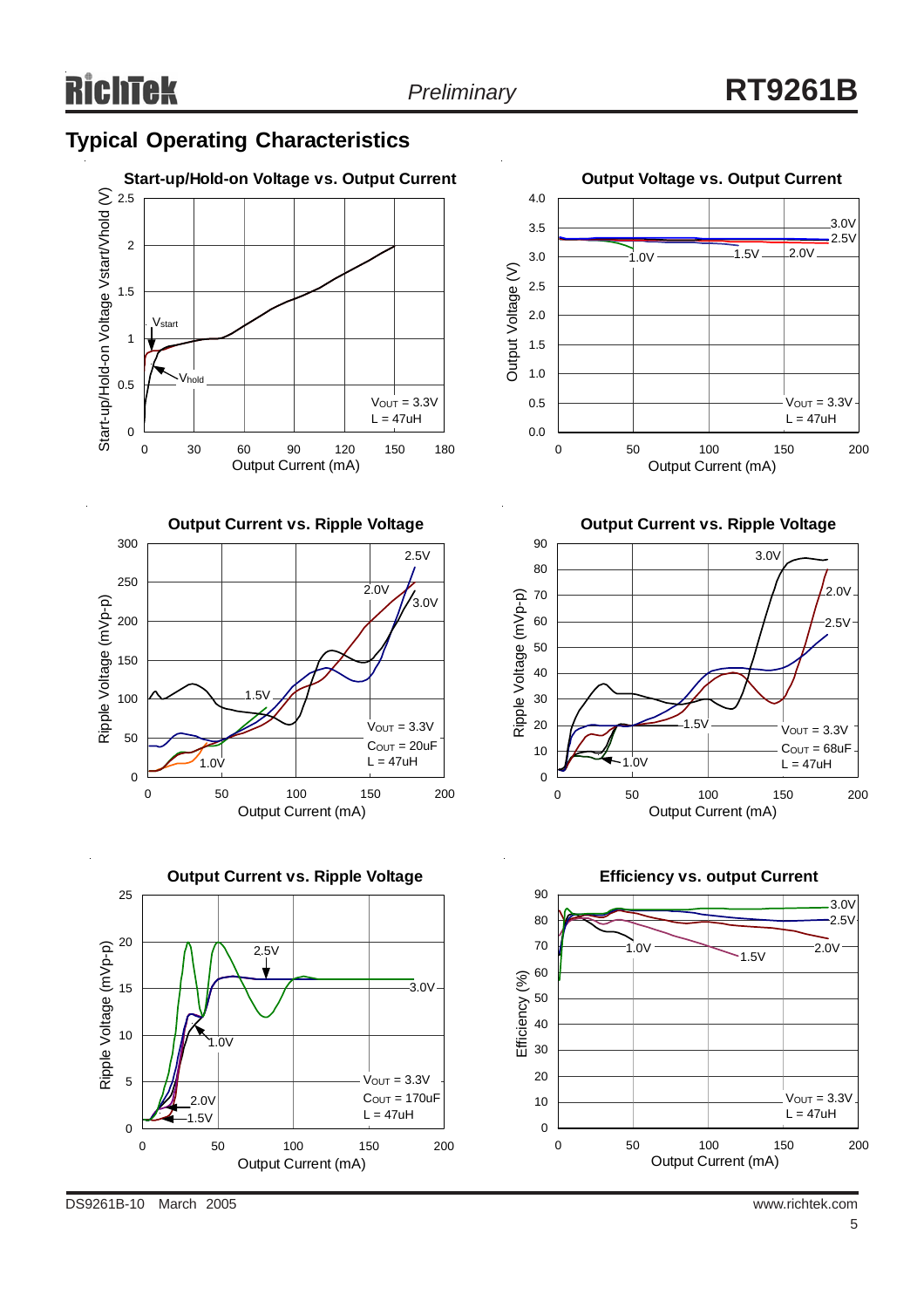

www.richtek.com DS9261B-10 March 2005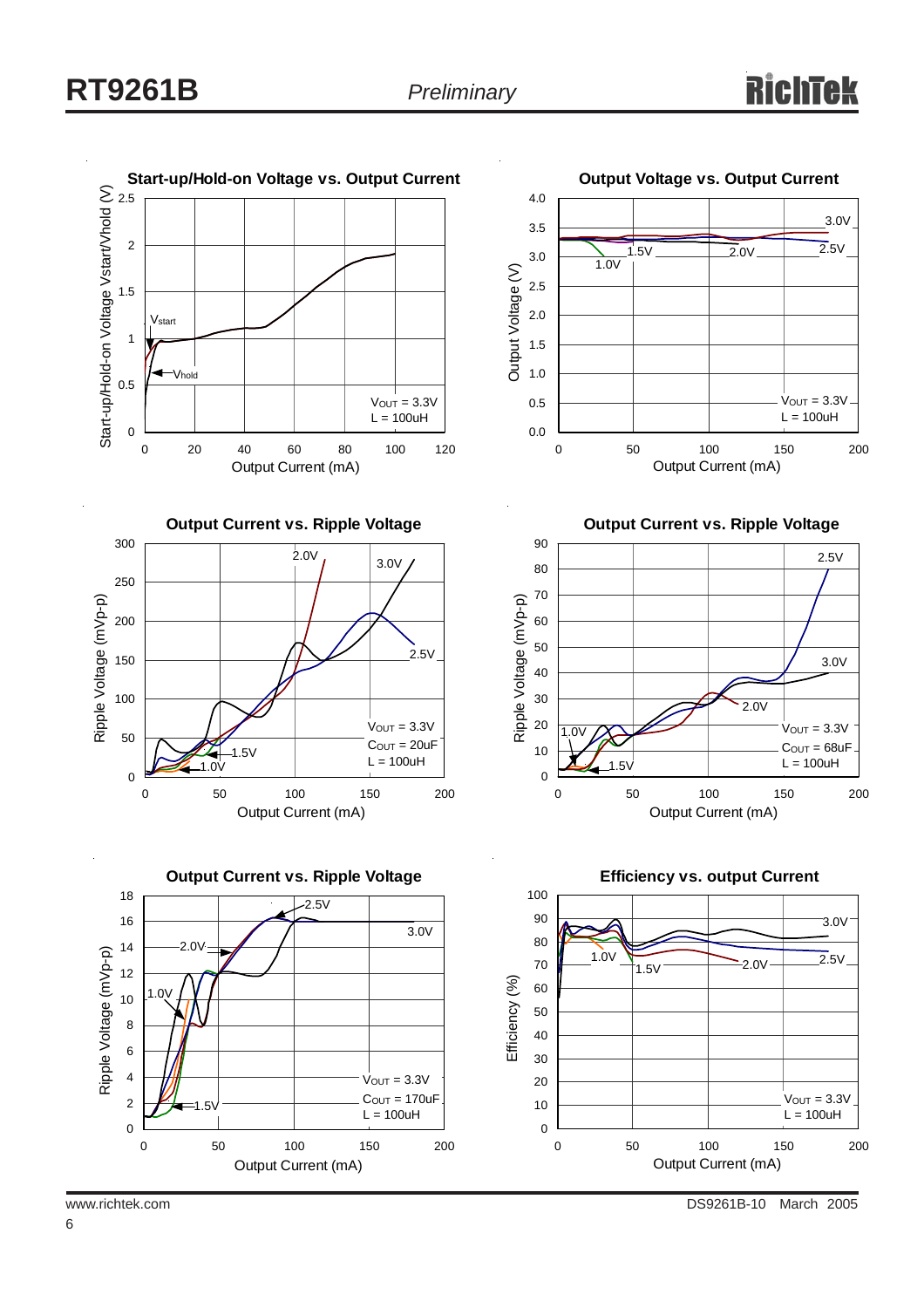### **Outline Dimension**



|                |       | <b>Dimensions In Millimeters</b> | <b>Dimensions In Inches</b> |            |  |
|----------------|-------|----------------------------------|-----------------------------|------------|--|
| Symbol         | Min   | <b>Max</b>                       | Min                         | <b>Max</b> |  |
| A              | 0.889 | 1.295                            | 0.035                       | 0.051      |  |
| A <sub>1</sub> | 0.000 | 0.152                            | 0.000                       | 0.006      |  |
| В              | 1.397 | 1.803                            | 0.055                       | 0.071      |  |
| b              | 0.356 | 0.559                            | 0.014                       | 0.022      |  |
| С              | 2.591 | 2.997                            | 0.102                       | 0.118      |  |
| D              | 2.692 | 3.099                            | 0.106                       | 0.122      |  |
| e              | 0.838 | 1.041                            | 0.033                       | 0.041      |  |
| Н              | 0.080 | 0.254                            | 0.003                       | 0.010      |  |
|                | 0.300 | 0.610                            | 0.012                       | 0.024      |  |

**SOT-23-5 Surface Mount Package**